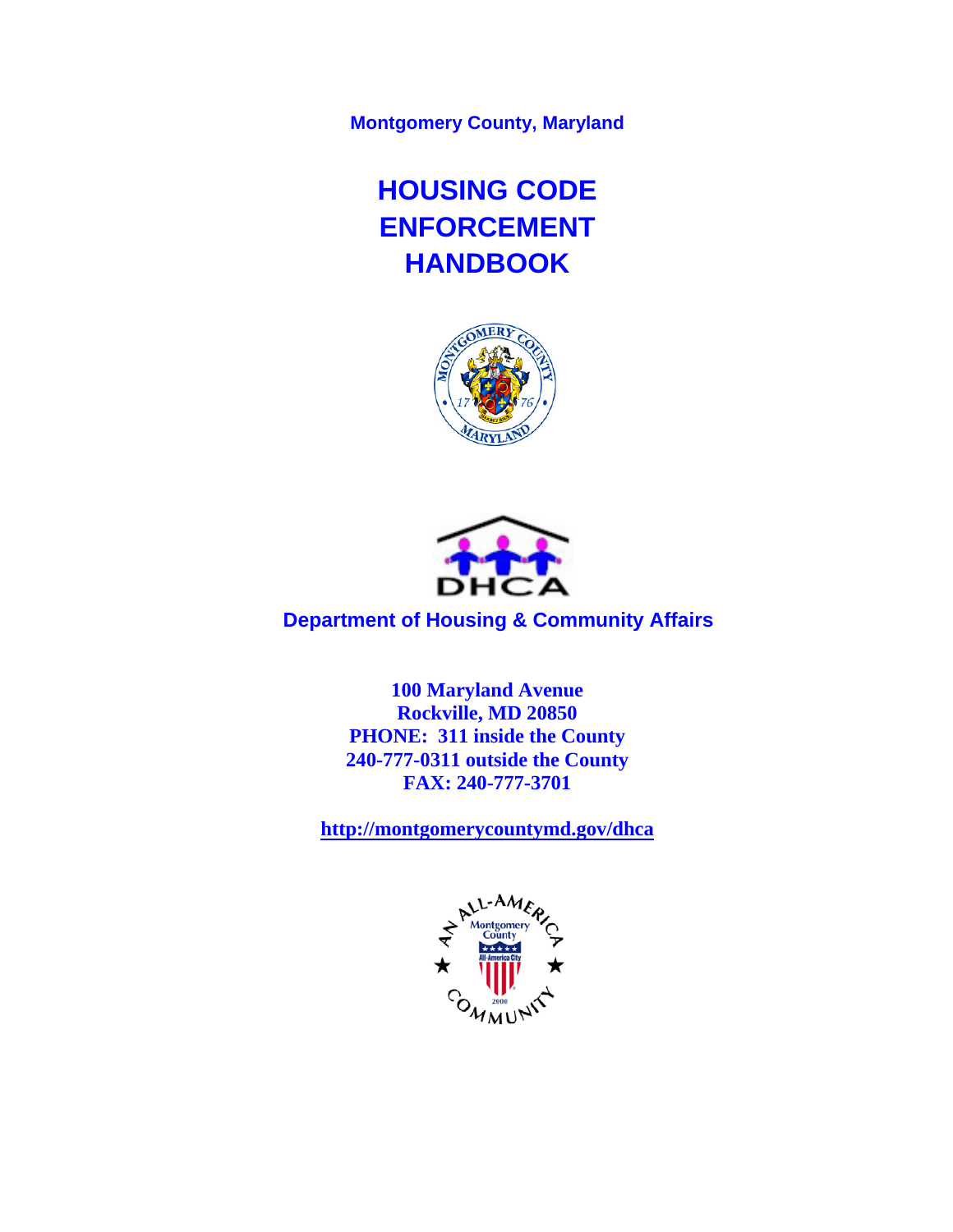#### **TABLE OF CONTENTS**

| <b>INTRODUCTION</b>                                           | 3                                          |
|---------------------------------------------------------------|--------------------------------------------|
| THE CODE ENFORCEMENT PROCESS                                  | 3                                          |
| <b>CHAPTER 26--HOUSING AND BUILDING MAINTENANCE STANDARDS</b> |                                            |
| AUTHORITY TO CONDUCT INSPECTIONS                              | $\begin{array}{c} 3 \\ 5 \\ 3 \end{array}$ |
| MINIMUM STANDARDS FOR DWELLING UNITS                          |                                            |
| <b>GENERAL REQUIREMENTS FOR SAFE AND SANITARY HOUSING</b>     | $\overline{\mathbf{4}}$                    |
| <b>OWNER RESPONSIBILITIES</b>                                 | $\overline{4}$                             |
| MINIMUM SPACE, USE AND LOCATION REQUIREMENTS                  | $\overline{\mathbf{4}}$                    |
| RESPONSIBILITIES OF OWNERS AND OCCUPANTS                      | 4                                          |
| <b>OWNERS</b>                                                 | $\overline{4}$                             |
| <b>OCCUPANTS</b>                                              | $\overline{\mathbf{4}}$                    |
| <b>SECURITY REQUIREMENTS</b>                                  | $\overline{4}$                             |
| MULTI-FAMILY RENTAL DWELLINGS                                 | $\overline{4}$                             |
| SINGLE FAMILY RENTAL DWELLINGS                                | 5                                          |
| <b>CONDEMNATION</b>                                           | 5                                          |
| REPAIR OR REMOVAL OF CONDEMNED STRUCTURES                     | $\,6$                                      |
| NOTICES OF VIOLATION                                          | 5                                          |
| <b>EMERGENCY AND CORRECTIVE ACTIONS</b>                       | 5                                          |
| MINIMUM STANDARDS FOR NON-RESIDENTIAL PROPERTY                | $\overline{6}$                             |
| CHAPTER 48 - STORAGE OF SOLID WASTE                           | $6\phantom{1}$                             |
| WHAT IS SOLID WASTE?                                          | $\,6$                                      |
| WHO PROVIDES CONTAINERS FOR THE STORAGE                       | $6\phantom{1}$                             |
| OF SOLID WASTE?                                               | $\,6$                                      |
| SINGLE FAMILY HOUSES AND TOWNHOUSES                           | $\frac{6}{7}$                              |
| <b>MULTI-FAMILY FACILITIES</b>                                |                                            |
| <b>COMMERCIAL PROPERTY</b>                                    | $\overline{7}$                             |
| <b>CONTAINER STANDARDS</b>                                    | $\overline{7}$                             |
| STORAGE OF MOTOR VEHICLES                                     | $\overline{7}$                             |
| <b>CLEAN AND LIEN PROCESS</b>                                 | $\overline{7}$                             |
| <b>HOW TO FILE A COMPLAINT</b>                                | $\overline{7}$                             |
| NEIGHBORHOODS ALIVE PROGRAM                                   | $\overline{7}$                             |
| SINGLE-FAMILY RENTAL PROPERTIES                               | $\bf8$                                     |
| ACCESSORY APARTMENTS                                          | 8                                          |
| <b>FREQUENTLY ASKED QUESTIONS</b>                             | 9                                          |

*Every reasonable effort has been made to assure the accuracy of the information in this manual. Although the information is believed to be accurate, if there are any inconsistencies with applicable laws or regulations, those laws and regulations would apply. The information contained in this handbook does not constitute legal advice. This handbook is intended to serve as a general guide.*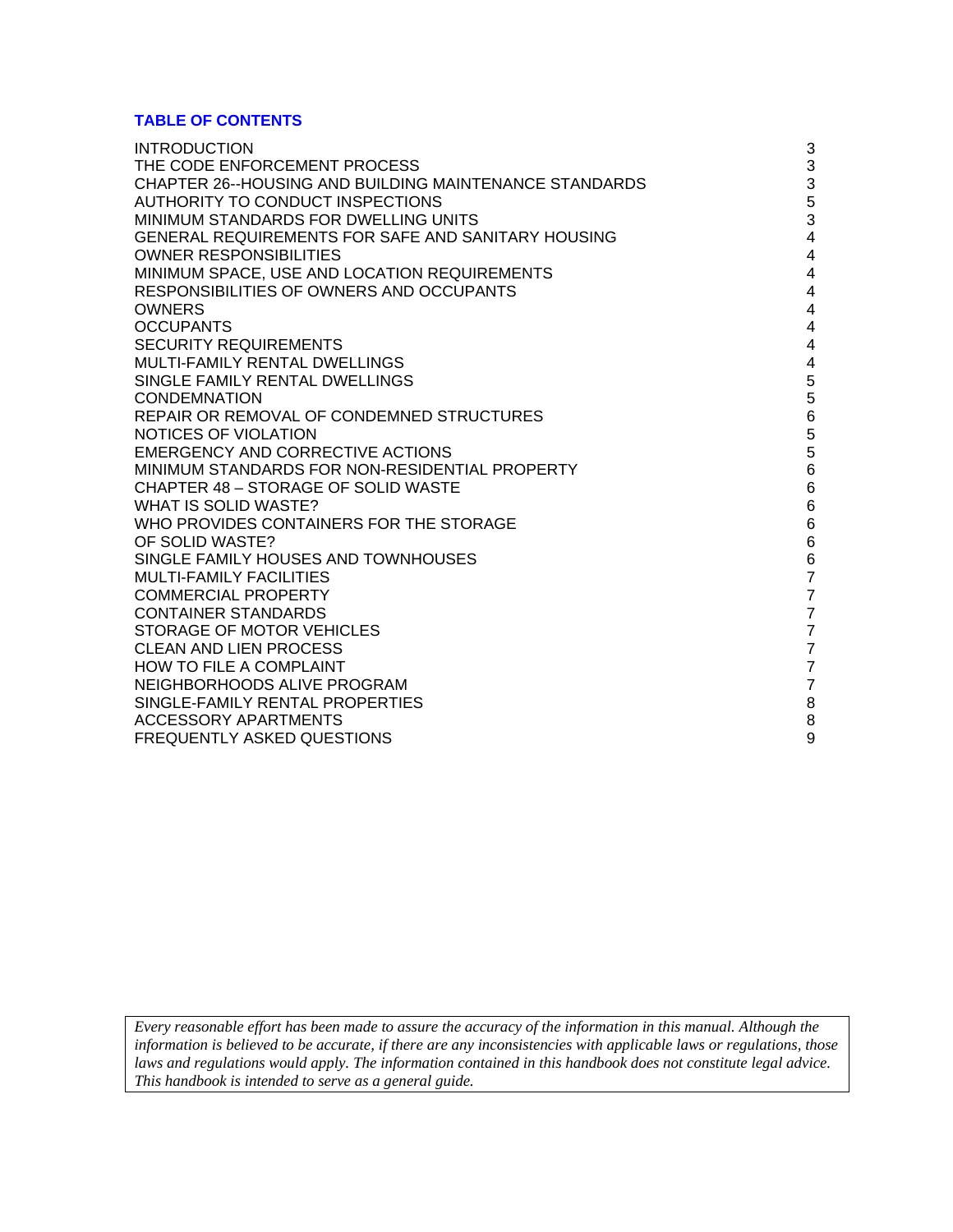## **INTRODUCTION**

The mission of the Department of Housing and Community Affairs, Code Enforcement Section, is to maintain and preserve the quality of life in Montgomery County in general and that of our neighborhoods and housing stock in particular. The Code Enforcement Section is responsible for administering Chapter 26, Housing and Building Maintenance Standards, Chapter 48, Solid Waste, and Chapter 58, Weeds, Montgomery County Code. These Codes define how properties are to be maintained in Montgomery County.

Consistent enforcement of the County Codes will help to:

- \* Improve the quality of life for Montgomery County citizens;
- Stabilize neighborhoods:
- $\cdot$  Provide safe, decent, and clean dwelling units;
- Maintain and enhance property values;
- ❖ Prevent blight.

We accomplish these goals by investigating complaints, performing legally required inspections and educating our citizens regarding their rights and responsibilities in the area of property maintenance.

This handbook describes what the Code Enforcement Section does and how it does it. We look forward to working with owners, managers, landlords, tenants, and civic associations as together we strive to realize our mutual goal of maintaining the high quality of life in Montgomery County communities.

## **THE CODE ENFORCEMENT PROCESS**

An inspection is triggered by a complaint, referral, and required inspection or as part of an overall Departmental strategy in particular neighborhoods (target neighborhoods). If violations are observed, a violation notice is prepared and the owner has a stated period of time to correct the violations. After the stated time period has elapsed, the property will be reinspected. If the owner has made the required repairs, the case is closed. Inspectors can grant for good cause an extension of time to correct violations. If the owner is not responsive, the Inspector takes legal action by issuing civil citations to the owner. These citations carry fines of \$100-\$500 depending on the severity of the violation. In addition to the fine, the Inspector requests an Order from the Court requiring that the violations be corrected (an Abatement Order). If the owner fails to correct the problem within the timeframe set by the Judge, this Order allows the Department to enter the property, make the repairs and charge the owner. If the owner fails to pay for the repairs, the Department places a lien against the property and initiates legal actions to collect this lien.

## **CHAPTER 26--Housing and Building Maintenance Standards**

#### **Minimum Standards for Dwelling Units**

A dwelling unit is defined as "any room or group of rooms located within a dwelling forming a single habitable unit with facilities which are used or intended to be used for living, sleeping, cooking and eating".

Every dwelling unit must contain:

- $\cdot$  Kitchen stove, sink, refrigerator, space for storage and preparation of food;
- $\triangle$  Bathroom toilet, basin, shower or bathtub;
- $\triangleleft$  Adequate rubbish facilities;
- $\div$  Hot water heated to at least 120 but not more than 140 degrees Fahrenheit;
- Safe, unobstructed means of escape to the outside;
- A heating system capable of providing a minimum temperature of 68 degrees in all habitable rooms; and,
- Access to any sleeping room must not pass through another sleeping room.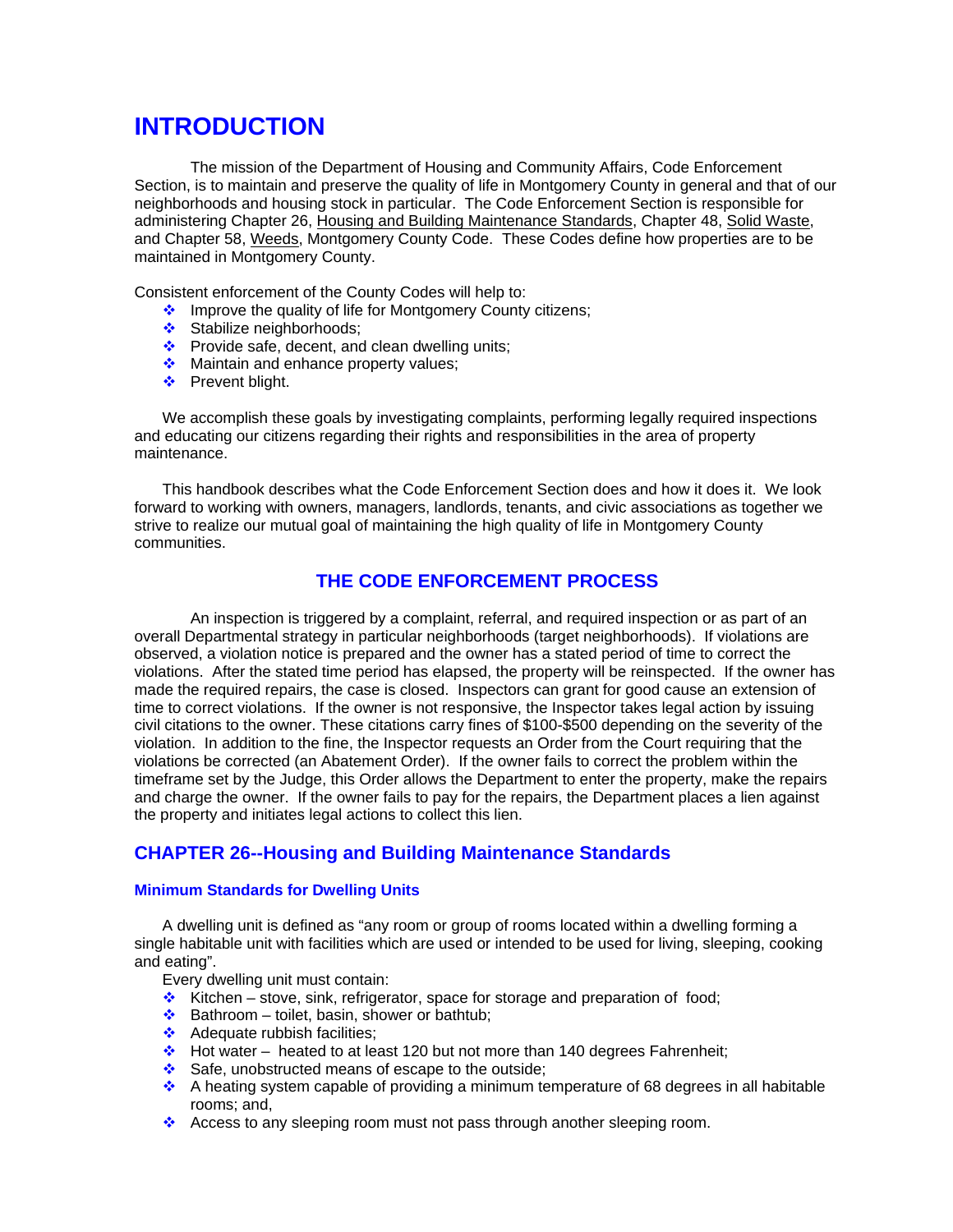#### **GENERAL REQUIREMENTS FOR SAFE AND SANITARY HOUSING**

#### **Owner Responsibilities:**

- $\triangleq$  All exterior components of the house, foundation, walls, stairs, windows, doors, and the roof must be kept in good repair;
- $\triangleq$  All plumbing must be kept in good repair;
- All wood surfaces must be protected against decay;
- $\cdot$  Interior walls and woodwork must be kept in good repair;
- ◆ Owner must keep the dwelling unit free of flaking or peeling paint; and
- $\bullet$  Owner is required to repaint the dwelling unit after five years even though there is no change of occupancy.

#### **MINIMUM SPACE, USE AND LOCATION REQUIREMENTS**

- Every dwelling unit must contain at least 150 square feet for the first occupant and 100 square feet for every additional occupant;
- Bedrooms require at least 70 square feet for one occupant and at least an additional 50 square feet of usable area for more than one occupant;
- Cellar space must not be used for sleeping unless it meets Housing Code requirements for light, ventilation and emergency egress. *Before using, you must get approval from the Department of Housing and Community Affairs*
- An occupant is defined as anyone over one year of age.

#### **RESPONSIBILITIES OF OWNERS AND OCCUPANTS**

#### **Owners:**

- Installation of smoke detectors to protect each sleeping area and at each stairway leading to an occupied area;
- **Maintenance of shared or common areas of land and buildings so that they are clean and** sanitary;
- \* Provide a sufficient number of containers for storage of solid waste in multi-family properties;
- Extermination of roaches and vermin in multi-family properties;
- Maintenance of trees and shrubbery; and;
- Maintenance of all paved surfaces so that they remain in good condition at all times.

#### **Occupants:**

- Maintenance of dwelling and premises that he or she occupies and controls in a clean and sanitary condition;
- $\triangle$  Disposal of all solid waste in proper containers;
- Extermination of insects and vermin in single family dwellings; and,
- **Maintain grass in yards of single family dwellings below 12 inches in height.**

## **SECURITY REQUIREMENTS**

#### **Multi-family Rental Dwellings**

- ◆ Owner must change locks between tenancies;
- ❖ All swinging entrance and exit doors must have single cylinder deadbolt locks or other approved security devices;
- Door viewers are required in all entrance doors;
- $\bullet$  Operable windows within reach of the ground must be constructed, repaired, and maintained to protect them from being opened from the outside; and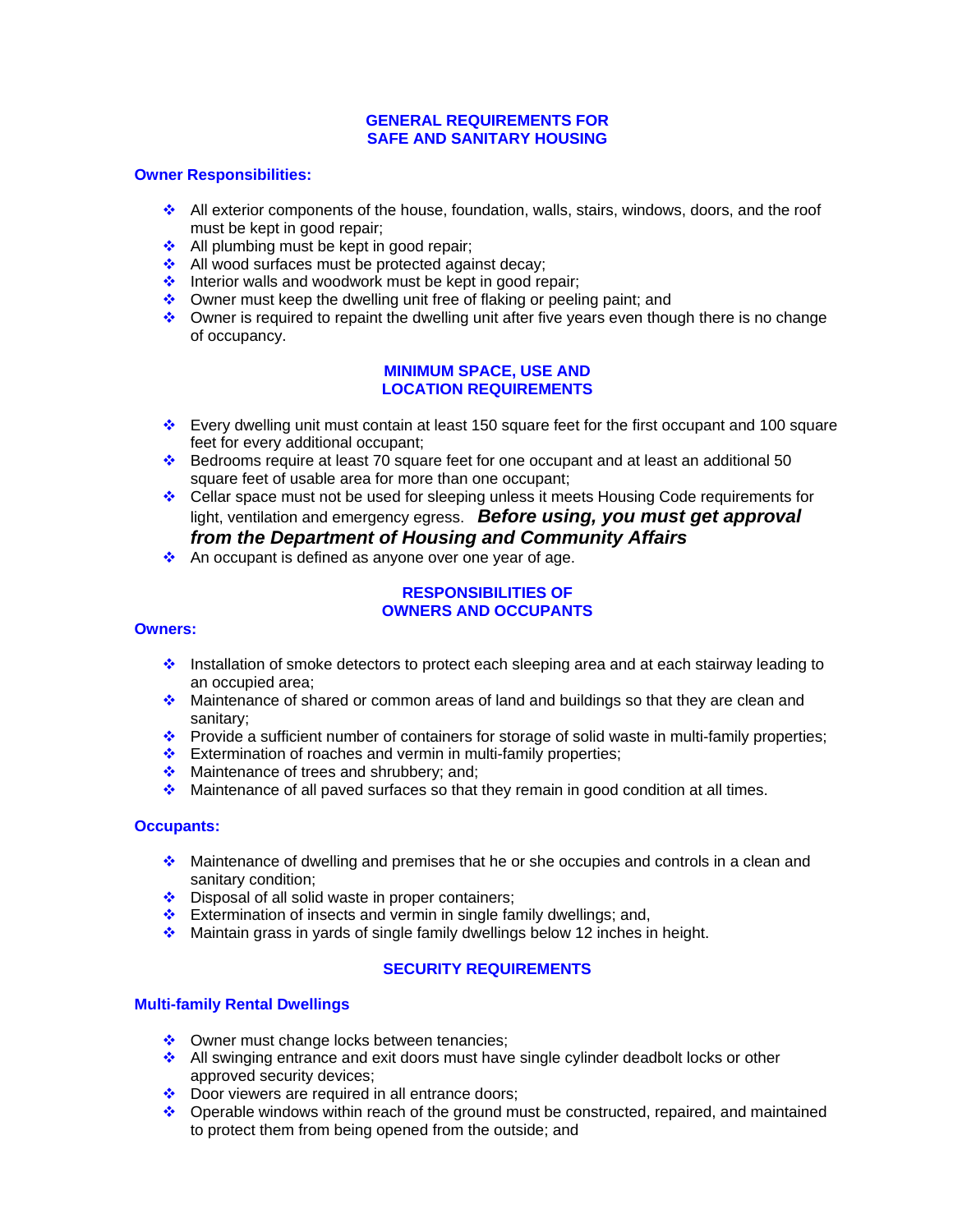$\cdot$  All access panels to a roof, attic, crawl space, storage area and any other area which is not used daily must be locked.

#### **Single Family Rental Dwellings**

The owner is responsible for supplying, installing, and maintaining a lock for every door to the outside. The owner must supply the tenant with a key that operates the lock from the outside, and the lock must operate without the use of a key by a thumb turn from the inside.

## **Authority to Conduct Inspections**

The Department may inspect dwellings, non-residential structures and premises in order to safeguard the health and safety of the occupants and the general public.

The Department may apply for a warrant if an owner, owner's agent or occupant refuses to consent to an inspection.

Occupants must give the owner access to a dwelling or premises at all reasonable times to make repairs, conduct inspections, or to comply with County Code.

#### **Notices of Violation**

Any violation of Chapter 26 requires DHCA to notify the owner of the violation and order that corrective action be taken. The notice must:

- $\triangle$  be in writing:
- $\triangleq$  describe the corrective action that needs to be taken;
- provide reasonable time for performance of action;
- be served on or mailed to the owner/agent; or
- $\triangleq$  be posted on or near the property affected by the notice.

#### **Emergency and Corrective Actions**

If at any time, the Code Enforcement Staff determines that a situation requires immediate action to protect the public health and safety, the staff may order the owner, agent or operator to take action to correct the condition immediately. If possible, the order is to be hand delivered to the owner, agent or operator. If the order cannot be hand delivered, the order must be posted on the property in a conspicuous location. If the owner does not take action to correct the condition within 24 hours after the posting or delivery of the order, the staff may enter into a contract to have corrective action taken. The owner is liable to the County for all reasonable and necessary costs that are incurred. These costs constitute a debt owed by the owner to the County and may be placed upon the tax bill as a lien on the property and be collected in the manner in which ordinary taxes are collected.

## **CONDEMNATION**

Any dwelling, dwelling unit, or non-residential structure may be condemned as unfit for human habitation or unsafe for human occupancy if it:

- 1. Lacks electricity, water supply, sanitation facilities, adequate light, ventilation, or a heating system.
- 2. Is, entirely or in part, so damaged, decayed, dilapidated, unsanitary, unsafe, or vermininfested that it creates a serious hazard to the health or safety of the occupants or the public.
- 3. One which, because of its general condition, is entirely or in part, unsanitary or otherwise dangerous to the health or safety of the occupants or public;
- 4. Contains unsafe equipment, including any boiler, heating equipment, elevator, moving stairway, electrical wiring or device, flammable liquid containers or other equipment, on the premises or in the structure that presents a hazard to the life, health, property or safety of the occupants or the public.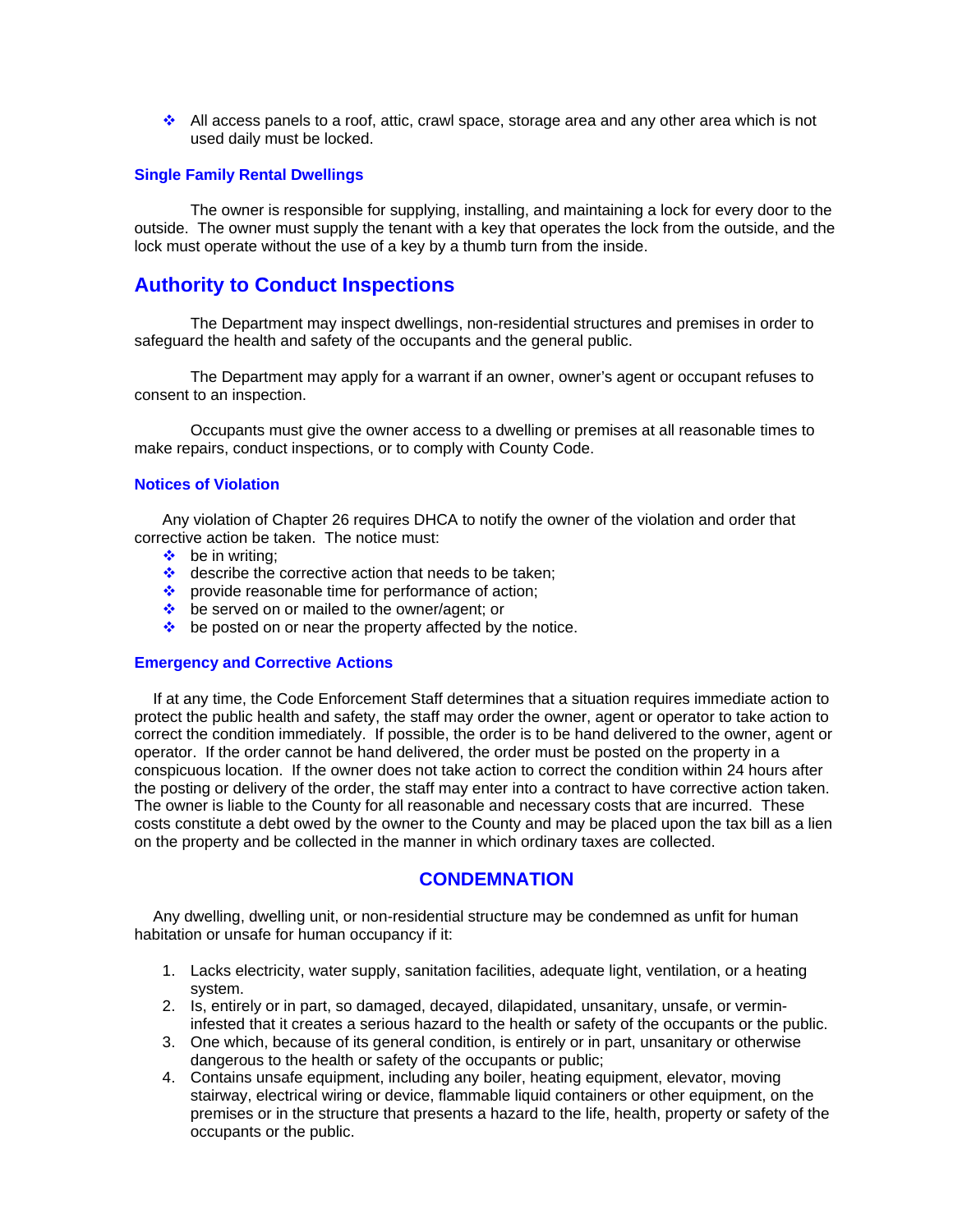- 5. Is vacant and unoccupied for the purpose for which it was built; has remained substantially in that condition for at least one year; and has been cited for five (5) or more violations of Chapter 26, none of which has resulted in a "not guilty" finding by a court; or
- 6. Is a public nuisance.

If any of these conditions are found, the Code Enforcement Staff notifies the owner of the condemned property and posts a Condemnation sign on the property. This sign must not be removed until the Code Enforcement Staff authorizes its removal.

The owner of the property must notify any occupants that they must vacate the property. The owner then must secure all windows and doors that are accessible from the ground or by the reasonably foreseeable use of a ladder, and must keep all doors and windows secure from unauthorized entry.

#### **Repair or Removal of Condemned Structures**

When a property is condemned, the owner must repair or remove the condemned structure within the time period allowed by the Inspector. If the owner does not comply with the Inspector's order, the structure will be demolished after giving the owner a 30-day written notice. The cost of the demolition will be charged to the property owner. If the owner fails to reimburse the County for the demolition cost, the County will collect it as taxes on real property. Any such charge is a lien on the property.

## **Minimum Standards for Non-Residential Property**

The Owner is responsible for:

- $\div$  The maintenance of vacant properties;
- $\cdot$  The removal of solid waste and maintenance of the grounds;
- $\cdot \cdot$  The upkeep and maintenance of all paved and gravel surfaces of parking lots, driveways, sidewalks and entry aprons; and
- $\cdot$  Eliminating any condition which creates a public nuisance in a manner to prevent its reoccurrence

## **Chapter 48 – Storage of Solid Waste**

#### **What is Solid Waste?**

Solid Waste is all waste materials and debris, including, but not necessarily limited to, any garbage, sludge, medical/pathological waste, debris from building construction, ashes, junk, industrial waste, dead animals, salvageable waste, dead or felled trees, uprooted tree stumps, tree limbs, bushes, plants, leaves, grass, garden trimmings, street refuse, abandoned vehicles, machinery, bottles, cans, waste paper, cardboard and sawdust. Solid waste also includes any automobile, truck, box, container, tire, appliance, furniture, or recreational equipment that is in a state of disrepair or dysfunctional, unless the item is awaiting removal or being repaired or renovated for the personal use of the owner or occupant. The repair, renovation or removal must be completed within 30 days. Solid waste also includes any recyclable waste.

## **Who Provides Containers For the Storage of Solid Waste?**

#### **Single Family Houses and Townhouses**

The occupant is responsible for providing containers with tight fitting lids for storage of solid waste in single-family houses and townhouses.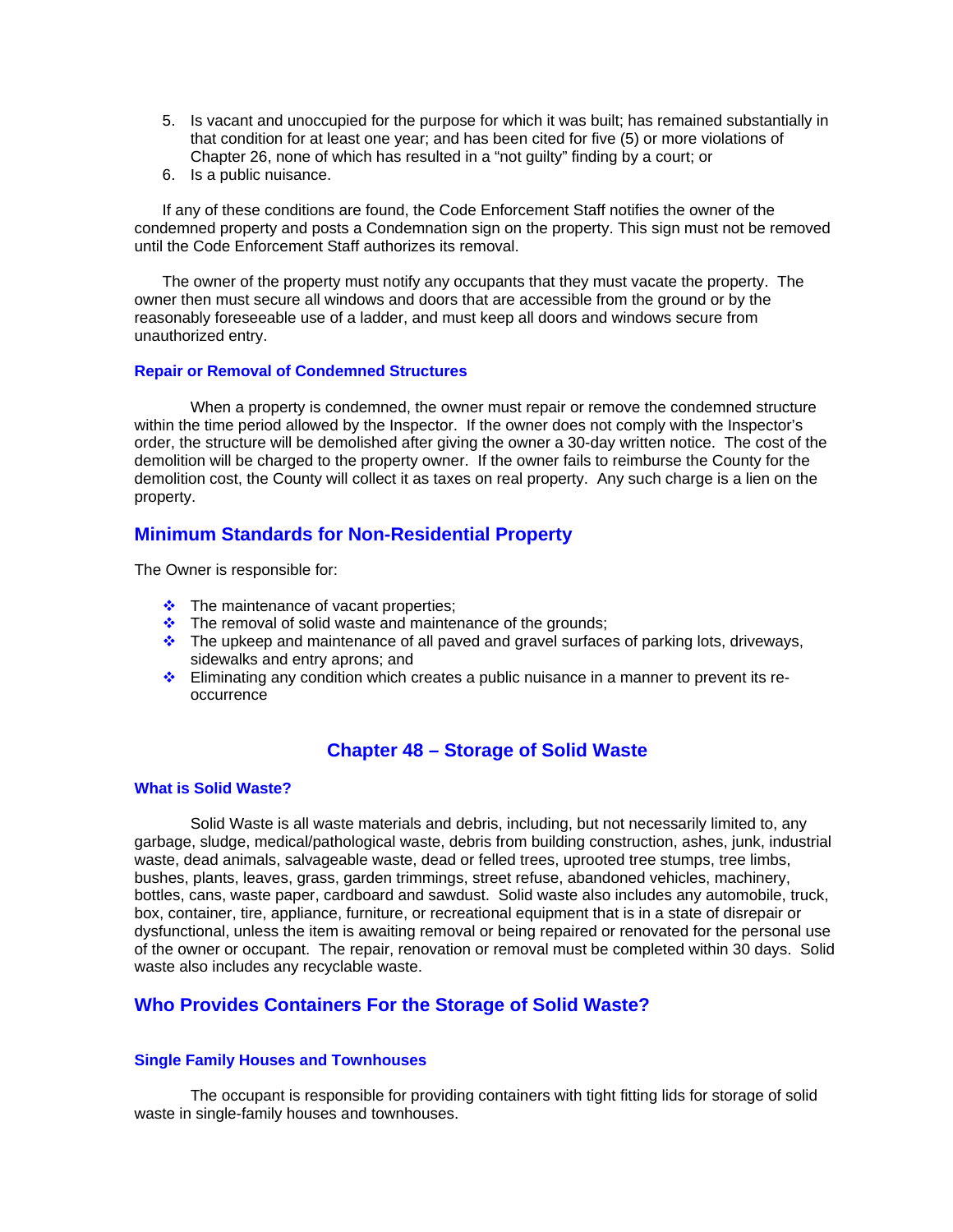#### **Multi-Family Facilities**

The owner is responsible for providing an adequate number of containers in multi-family facilities.

#### **Commercial Property**

Both owners and occupants jointly share responsibilities for the control of solid waste in commercial properties.

#### **Container Standards**

All solid waste storage containers must be rigid plastic or metal, vermin-proof and equipped with tight fitting lids.

#### **Storage of Motor Vehicles**

No motor vehicles are to be stored on residential property unless they are operable and display valid tags.

#### **Clean and Lien Process**

A Clean and Lien Order allows the County to enter a property to remove solid waste if an owner fails to comply with previous notices to clean the property of all solid waste items. The owner is then presented with a bill for the costs incurred by the County. If the owner fails to pay the bill within a specified time, a lien is placed on the owner's property. The Clean and Lien process has been a useful tool for cleaning up neglected properties.

#### **HOW TO FILE A COMPLAINT**

Complaints may be called in to the Counties MC311 call center by calling 311 inside the county and 240-777-0311 outside the county.

When calling, you will be asked to provide the address of the property in question and a brief description of the alleged violation, i.e., junk car parked in the yard, porch deteriorated, etc. If you are a tenant please provide the apartment complex name, and, if known, the name of the owner and/or property manager or agent.

We ask for your name and phone number so that an Inspector can keep you apprised as to the status of the case, contact you for additional information, or if you are a tenant, to schedule an inspection of your rental unit. If you request anonymity, your name will not be released.

The case will be assigned to an Inspector and an initial inspection will be conducted. If any violations are observed, a notice of violation is sent to the owner. In most cases, violations must be corrected within 30 days.

A reinspection will be conducted for all complaints. If any violations remain uncorrected, a second and final notice of violation may be sent to the owner. This notice states that if the violations are not corrected, (typically within 15 days) civil citations will be issued.

Our Department will make every effort to work with property owners and occupants to correct violations of the Code, but when violations remain uncorrected after repeated warnings, civil citations will be issued.

When a civil citation is issued, the matter goes to District Court. A trial is held and if the owner is found guilty, the County will seek an Abatement Order from the Court allowing the County to abate the violation and charge the owner for the cost. In addition, if the owner fails to comply with the abatement order, he/she can be charged with contempt.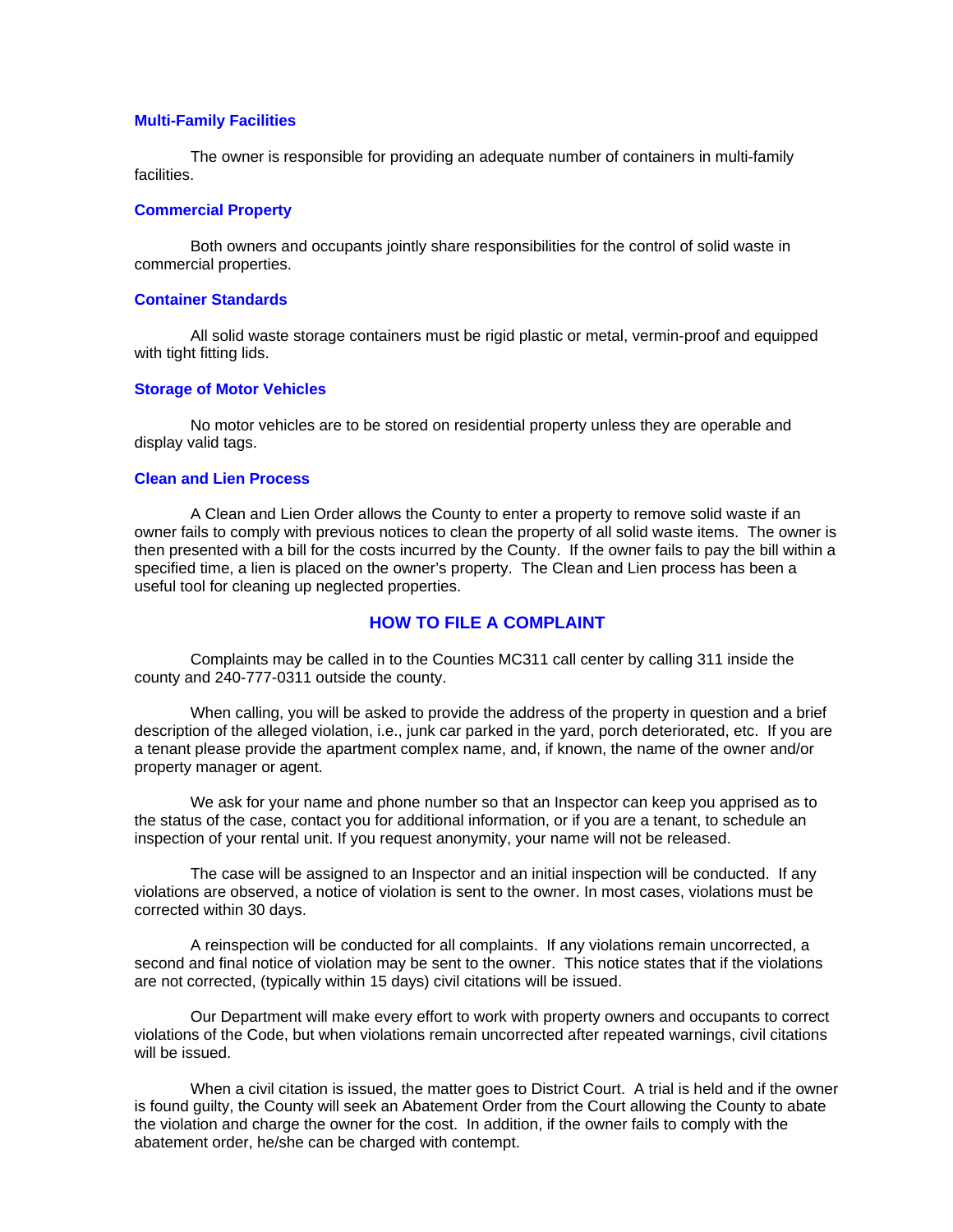#### **NEIGHBORHOODS ALIVE PROGRAM**

Periodically, DHCA will conduct inspections of properties in specific neighborhoods in response to requests from Civic Associations, Code Enforcement staff, or other County Agencies to ensure that neighborhoods are safe and clean, buildings are in sound condition and property values are preserved. The process for notifying owners of these inspections and the enforcement process is the same as outlined above.

## *Multi-Family Rental Properties*

Multi-family properties are inspected at least once every three years, although they may be inspected more frequently if necessary. Inspections are also made in response to complaints.

A letter is sent to the owner, the Management Company or agent, and postcards are sent to the tenants notifying them of the upcoming inspection. The inspections range from common areas to 100% of the units depending upon the condition of the property. However, regardless of the percentage of units inspected, all common areas, storage rooms, boiler rooms, hallways and stairways and exteriors of buildings are inspected.

#### **Single-Family Rental Properties**

All single-family rental properties must be licensed as rental facilities. To license a singlefamily rental property, contact the Licensing Unit at 240-777-3666. Inspections of these properties are made in response to complaints or if they are located within a neighborhood that has been targeted for intensive code enforcement.

#### **Accessory Apartments**

DHCA is responsible for administering the Accessory Apartment Class 3 Licensing Program. An Accessory Apartment is a second dwelling unit that is part of a single-family detached house that has provisions for cooking, eating, sanitation and sleeping.

 A Class 3 Accessory Apartment license is required from the Department of Housing and Community Affairs (DHCA), Licensing Section before an Accessory Apartment can be legally established.

 Accessory Apartments must meet all applicable code requirements for dwelling units including egress, space and use requirements. For further information please contact the Counties MC311 call center at 311 inside the county or 240-777-0311 outside the county.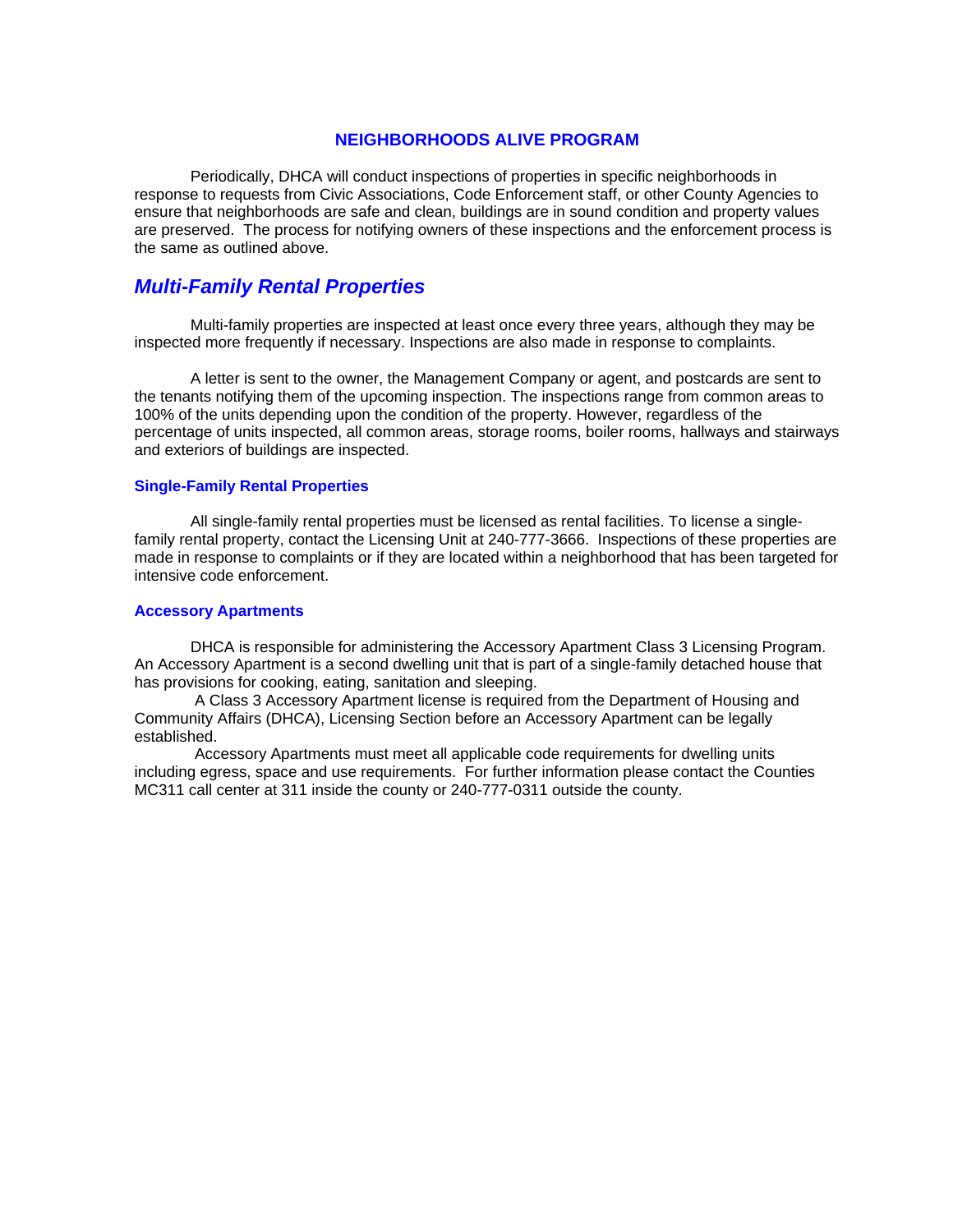## **FREQUENTLY ASKED QUESTIONS**

- **Q:** Is my landlord required to provide air conditioning?
- **A:** There is no requirement for air-conditioning, however, if air conditioning is provided, it must work properly.
- **Q:** Are there scheduled turn on dates for air conditioning and heating?
- **A:** No. However, every landlord must provide a minimum temperature of 68 degrees Fahrenheit at all times during the heating season.
- **Q:** The branches of my neighbor's tree are hanging over my property. Is this a code violation?
- **A:** Dead branches and limbs overhanging an adjacent property is a code violation; live branches overhanging an adjacent property, is not.
- **Q:** How many people can live in a dwelling unit?
- **A:** The number of people who can live in a dwelling unit depends on the size of the unit. There must be 150 square feet for the first occupant and 100 square feet for each additional occupant.
- **Q**: My neighbor has an inoperable car in his driveway. Is this a code violation?
- **A:** Yes. Montgomery County Code requires that all vehicles on private property must be in operable condition and have current registration.
- **Q:** My neighbor won't cut his grass. Is this a code violation?
- **A:** Yes. If the grass has grown higher than 12 inches
- **Q**: My neighbors next door are very noisy. How can I eliminate this condition?
- **A:** Excess noise complaints can be reported to the Counties MC311 call center by calling 311 inside the county and 240-777-0311 outside the county or the Police Department's nonemergency number; (301) 279-8000.
- **Q:** There is a vacant house on my street. Who is responsible for its upkeep?
- **A:** The owner is responsible for its upkeep. If that is not being done, the Inspector will enforce all applicable codes. If the owner cannot be found, Montgomery County may do the necessary work and put a tax lien on the house.
- **Q:** My neighbor is running a business out of his home. Is this allowed?
- **A:** Yes. Under certain circumstances, it may be permissible. For further information, contact the Counties MC311 call center at 311 inside the county and 240-777-0311 outside the county
- **Q:** My neighbor is building a deck on his house. Is a building permit required?
- **A:** Yes. For further information, contact the Counties MC311 call center at 311 inside the county and 240-777-0311outside the county
- **Q:** My neighbor's trash cans do not have lids and trash gets scattered about there property. What can I do?